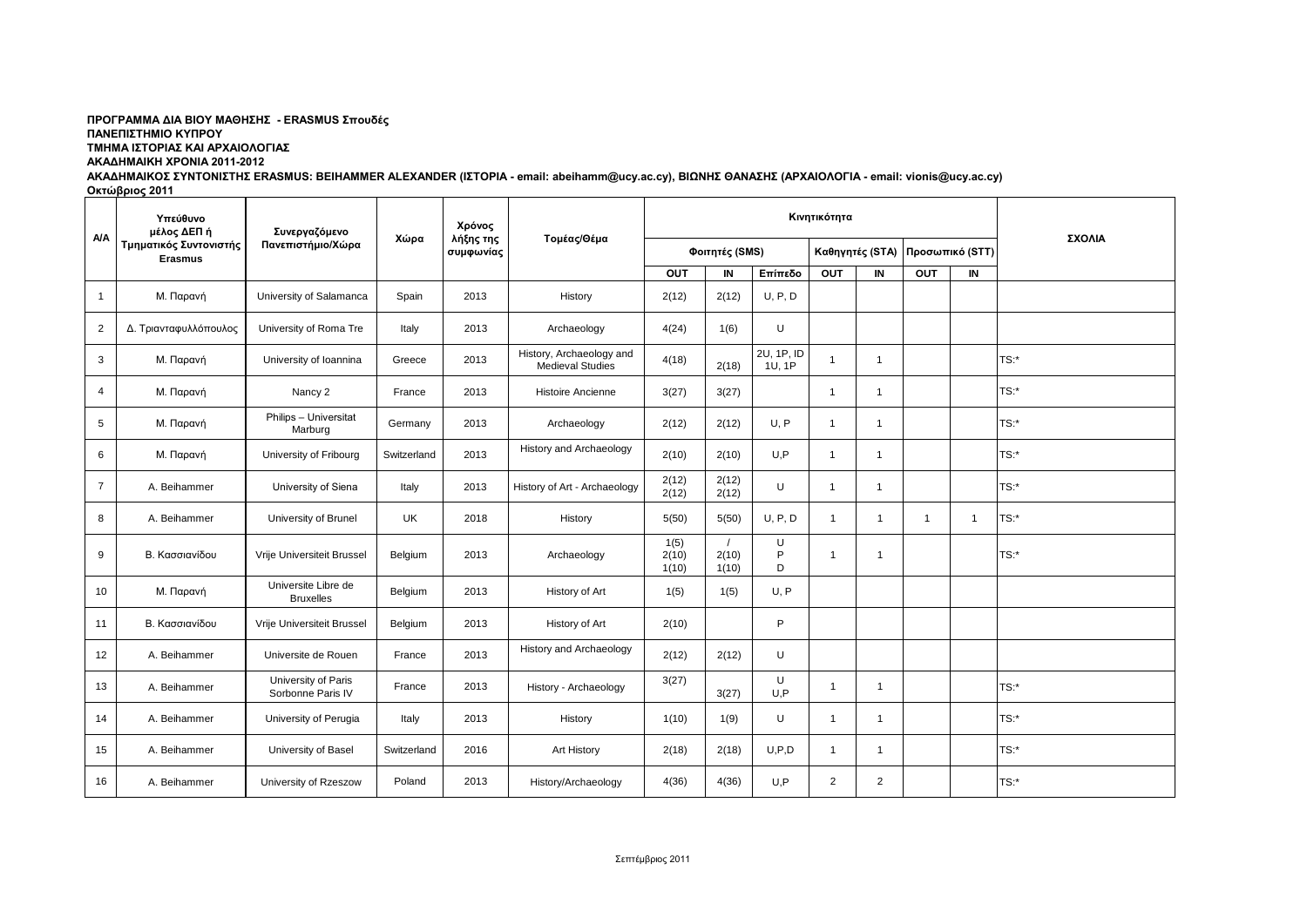## ΠΡΟΓΡΑΜΜΑ ΔΙΑ ΒΙΟΥ ΜΑΘΗΣΗΣ - ERASMUS Σπουδές **ΠΑΝΔΠΙΣΗΜΙΟ ΚΤΠΡΟΤ**

**ΤΜΗΜΑ ΙΣΤΟΡΙΑΣ ΚΑΙ ΑΡΧΑΙΟΛΟΓΙΑΣ** 

**ΑΚΑΔΗΜΑΙΚΗ ΧΡΟΝΙΑ 2011-2012** 

ΑΚΑΔΗΜΑΙΚΟΣ ΣΥΝΤΟΝΙΣΤΗΣ ERASMUS: BEIHAMMER ALEXANDER (IΣΤΟΡΙΑ - email: abeihamm@ucy.ac.cy), ΒΙΩΝΗΣ ΘΑΝΑΣΗΣ (ΑΡΧΑΙΟΛΟΓΙΑ - email: vionis@ucy.ac.cy) **Οκτώβριος 2011** 

|    | Υπεύθυνο<br>μέλος ΔΕΠ ή<br>Τμηματικός Συντονιστής<br><b>Erasmus</b> | Συνεργαζόμενο<br>Πανεπιστήμιο/Χώρα               |                   | Χρόνος<br>λήξης της<br>συμφωνίας | Τομέας/Θέμα                         |                |       | Κινητικότητα | ΣΧΟΛΙΑ                   |                 |     |                 |                                           |
|----|---------------------------------------------------------------------|--------------------------------------------------|-------------------|----------------------------------|-------------------------------------|----------------|-------|--------------|--------------------------|-----------------|-----|-----------------|-------------------------------------------|
| NΛ |                                                                     |                                                  | Χώρα              |                                  |                                     | Φοιτητές (SMS) |       |              |                          | Καθηγητές (STA) |     | Προσωπικό (STT) |                                           |
|    |                                                                     |                                                  |                   |                                  |                                     | OUT            | IN    | Επίπεδο      | OUT                      | IN              | OUT | $\blacksquare$  |                                           |
| 17 | A. Beihammer                                                        | University of Rennes 2<br>Haute Bretagne         | France            | 2013                             | History of Art (Archaelogy)         | 1(10)          | 1(10) |              |                          |                 |     |                 | TS:                                       |
| 18 | A. Beihammer                                                        | University of Granada                            | Spain             | 2013                             | History/History of Art              | 1(9)           | 1(9)  | U            |                          | -1              |     |                 | TS:                                       |
| 19 | A. Beihammer                                                        | University of Warminsko-<br>Mazurski w Olsztynie | Poland            | 2013                             | History                             | 1(5)           | 2(10) | U<br>P       |                          |                 |     |                 |                                           |
| 20 | A. Beihammer                                                        | University of Salento                            | Italy             | 2013                             | History/Archaeology                 | 4(20)          | 2(8)  | U.P.D        | $\overline{1}$           | $\mathbf{1}$    |     |                 | $TS:$ *                                   |
| 21 | A. Beihammer                                                        | University of Crete                              | Greece            | 2013                             | History and Archaeology             | 2(10)          | 2(10) | U            | $\overline{1}$           | $\mathbf{1}$    |     |                 | $TS:$ *                                   |
| 22 | A. Beihammer                                                        | University of Edinburgh                          | UK                | 2012                             | Archaeology                         |                |       |              | $\mathbf{1}$             | $\mathbf{1}$    |     |                 | TS: Δ. Μιχαηλίδης, Μ. Παρανή<br>Α. Βιώνης |
| 23 | A. Beihammer                                                        | University of Pardubice                          | Czech<br>Republic | 2013                             | History and Archaeology             | 2(10)          | 2(10) | U, P         | $\overline{1}$           | $\mathbf{1}$    |     |                 | $TS:$ *                                   |
| 24 | A. Beihammer                                                        | University of Toulouse II -<br>Le Mirail         | France            | 2013                             | History and Archaeology             | 2(18)          | 2(18) | U, P         | $\overline{1}$           | $\mathbf{1}$    |     |                 | $TS:$ *                                   |
| 25 | A. Beihammer                                                        | University of Vienna                             | Austria           | 2013                             | History and Archaeology             | 4(20)          | 4(20) | U.P.D        |                          |                 |     |                 | $TS:$ *                                   |
| 26 | Μ.Παρανή                                                            | <b>Freie University Berlin</b>                   | Germany           | 2013                             | History and Archaeology             | 1(10)          | 1(10) | U            |                          |                 |     |                 |                                           |
| 27 | A. Beihammer                                                        | University of Nancy 2                            | France            | 2013                             | History and Archaeology             | 3(27)          | 3(27) |              | $\overline{1}$           | $\mathbf{1}$    |     |                 | $TS:$ *                                   |
| 28 | A. Beihammer                                                        | University Picardie Jules<br>Vernes              | France            | 2013                             | History de I Art                    | 1(6)           | 1(6)  | U, P         | -1                       | $\overline{1}$  |     |                 | $TS:$ *                                   |
| 29 | A. Beihammer                                                        | University of Lodz                               | Poland            | 2014                             | Humanities(History,<br>Archaeology) | 3(30)          | 3(30) | $\cup$       | -1                       | -1              |     |                 | $TS:$ *                                   |
| 30 | A. Beihammer                                                        | University of Zurich                             | Switzerland       | 2013                             | History                             | 1(10)          | 1(10) | U, P         |                          |                 |     |                 |                                           |
| 31 | A. Beihammer                                                        | Adam Mickiewicz<br>University of Poznan          | Poland            | 2013                             | History                             | 2(10)          | 2(10) | U, P, D      | -1                       | $\mathbf{1}$    |     |                 | $TS:$ *                                   |
| 32 | A. Beihammer                                                        | University Jagiellonski<br>Crakow                | Poland            | 2013                             | Archaeology                         | 2(10)          | 2(10) | U, P, D      | $\overline{\phantom{a}}$ | $\mathbf{1}$    |     |                 | TS:                                       |